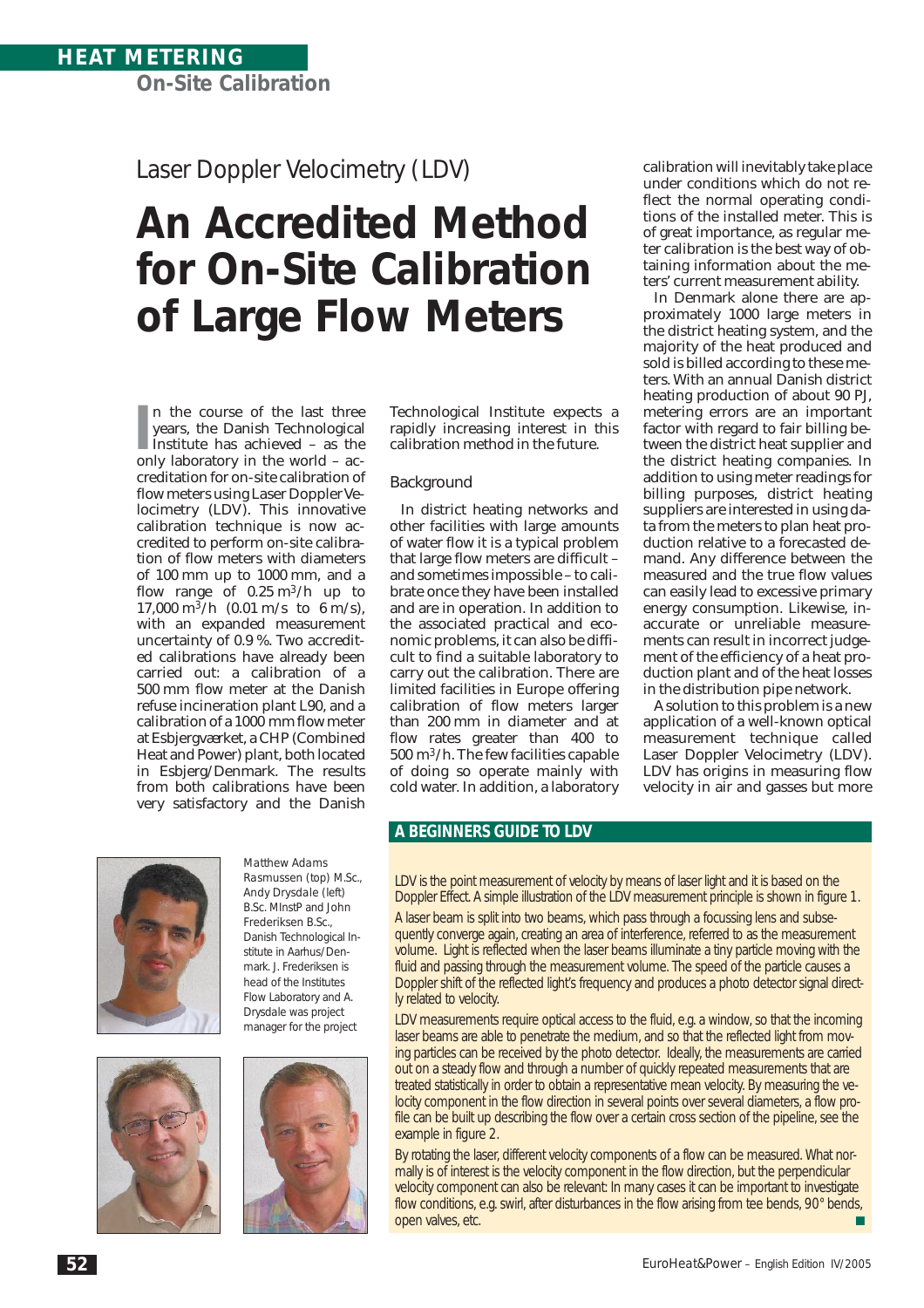recently LDV has been applied to measuring the velocity of flowing water.

In brief, LDV can be described as a non-contact optical measurement technique for measuring local flow velocity. Measurements do not disturb the flow, as the LDV principle allows measurements to be made without inserting a physical object into the flow. Transparent windows allow optical access to the flowing medium. The operating principle involves focusing two laser beams at the point where velocity is to be measured and then sensing with a photo detector the light scattered by tiny particles carried along with

the medium as they pass through the laser focal point. LDV measures point velocities, and these values are converted to a flow rate to make it comparable with the readings from a flow meter. By taking measurements at several points across the diameter of a pipe, a 3D flow profile can be constructed and the flow rate can be calculated.

Pursuing the possibilities of using LDV to characterize flow installations – and inspired in no small part by the work of Dr. *Stefan Frank* from the Technical University of Berlin/Germany and his LDV measurements on district heating installations – the Danish Technological Institute coordinated and managed the project »Improved district heating measurement using Laser Doppler Velocimetry« from 1998 to 2001, with a subsidy of 450,000 DKK from the Danish Energy Agency's R&D programme and the participation of a number of Danish district heating and transmission companies, meter manufacturers, a LDV manufacturer and the Technical University of Denmark. During the process a long list of detailed measurements using LDV were performed at the Danish Technological Institute in Aarhus/Denmark, at the Technical University of Denmark, with Danfoss (now Siemens Flow Division) at their facilities in Nordborg/Denmark as well as field measurements on a 350 mm diameter



*Figure 1. Simple illustration of the Laser Doppler Velocimetry (LDV) principle*

district heating pipe in service at the »Langelinie« heat-exchanger substation (LAW) in central Copenhagen/Denmark. On the basis of these highly successful measurements, the Danish Technological Institute saw the clear need for accredited, on-site calibration of flow meters. Recognising the potential of LDV as an excellent solution, we set to work to achieve accreditation for this method.

To achieve optical access to the fluid flowing through pipes, several

different window constructions have been developed. Laboratory and field installations operate under different temperature and pressure levels, which have resulted in different solutions for these applications. *Figure 3* and *4* show window constructions for laboratory and field measurements respectively.

#### Accreditation

In order to attain accreditation for this method, two important issues



*Figure 2. The generation of a 3D LDV flow profile from measuring point velocities across several pipe diameters*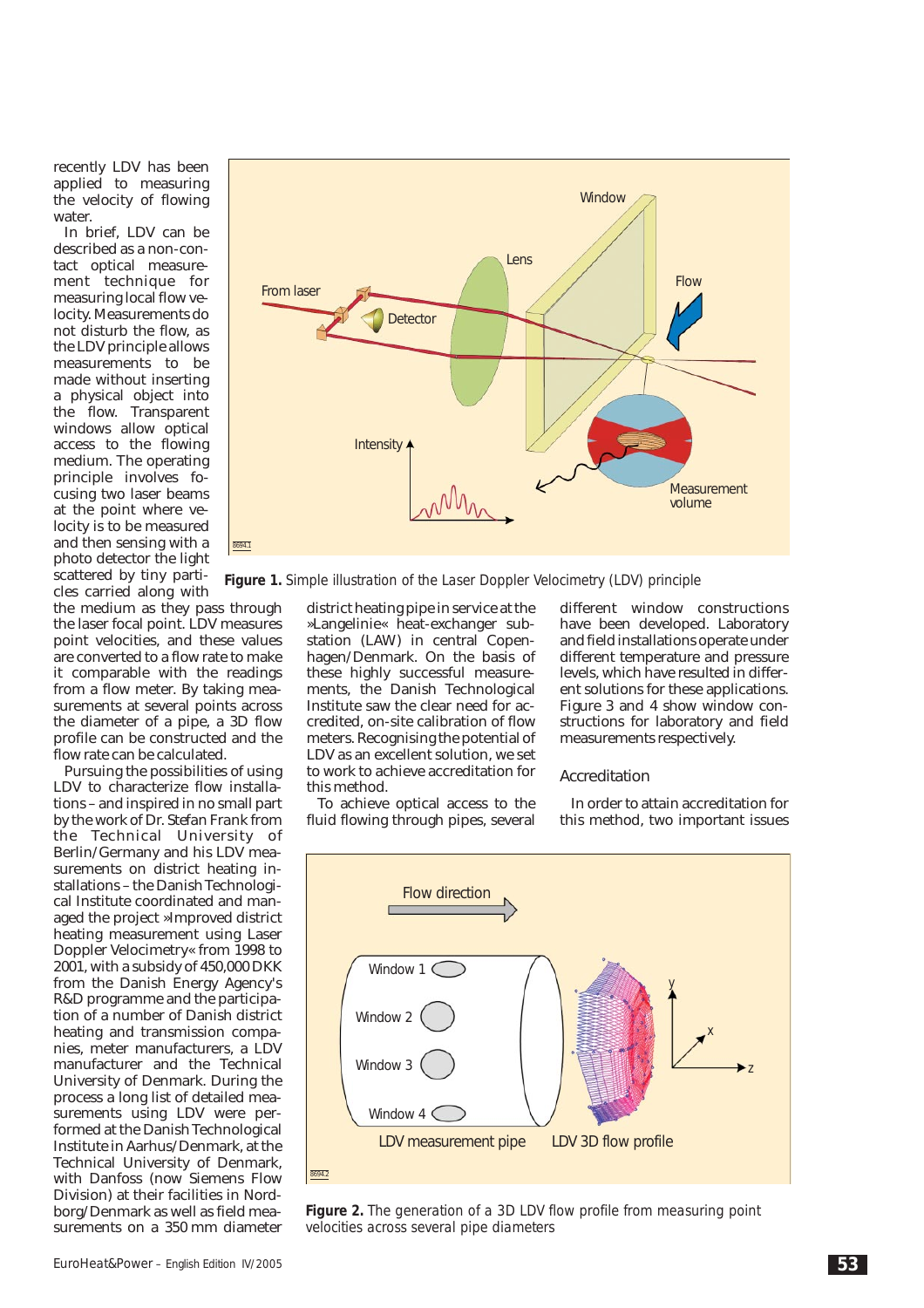## **HEAT METERING On-Site Calibration**



*Figure 3. Window construction for laboratory use*

| <b>Type of uncertainty</b>                                               | Uncertainty contribution<br>relative % |
|--------------------------------------------------------------------------|----------------------------------------|
| Calibration of LDV system and velocity change<br>along measuring volume  | 0.03                                   |
| Drift of LDV system                                                      | 0.03                                   |
| Refraction index of window and medium                                    | 0.06                                   |
| Velocity variation particle/medium                                       | 0.03                                   |
| Geometrical position of points                                           | 0.32                                   |
| Model for flow rate calculation and<br>short time flow rate fluctuations | 0.23                                   |
| Cross sectional area                                                     | 0.17                                   |
| Long time flow rate fluctuations                                         | 0.04                                   |
| Root mean square of uncertainties                                        | 0.44                                   |
| Expanded uncertainty $(k = 2)$                                           | 0.90                                   |

*Table 1. Uncertainty analysis of LDV method*

had to be resolved: firstly, an accurate evaluation of the total measurement uncertainty of this method had to be determined; secondly, a thorough series of validation tests in the laboratory had to be carried out. From a detailed analysis of all uncertainty contributions, the resulting uncertainty budget is shown *table 1*.

After determining the measurement uncertainty, the laboratory validation tests consisted of comparing the flow measurements of



*Figure 4. Window construction for use in on-site calibration of large flow meters*

the LDV method with a calibrated laboratory reference meter on an installation with a pipe diameter of 150mm, where several kinds of flow disturbances were inserted upstream of the LDV measurement pipe, but downstream from the reference meter. Simply put, the goal was to subject the LDV method to as much flow disturbance as possible, with the accompanying demand that the deviation of every LDV result from the calibrated laboratory reference meter must be less than the overall measurement uncertainty! A wide variety of disturbances were generated: contraction/expansion in the pipe diame-



*Figure 5. The applied swirl generator, and the resulting 3D LDV profile plot*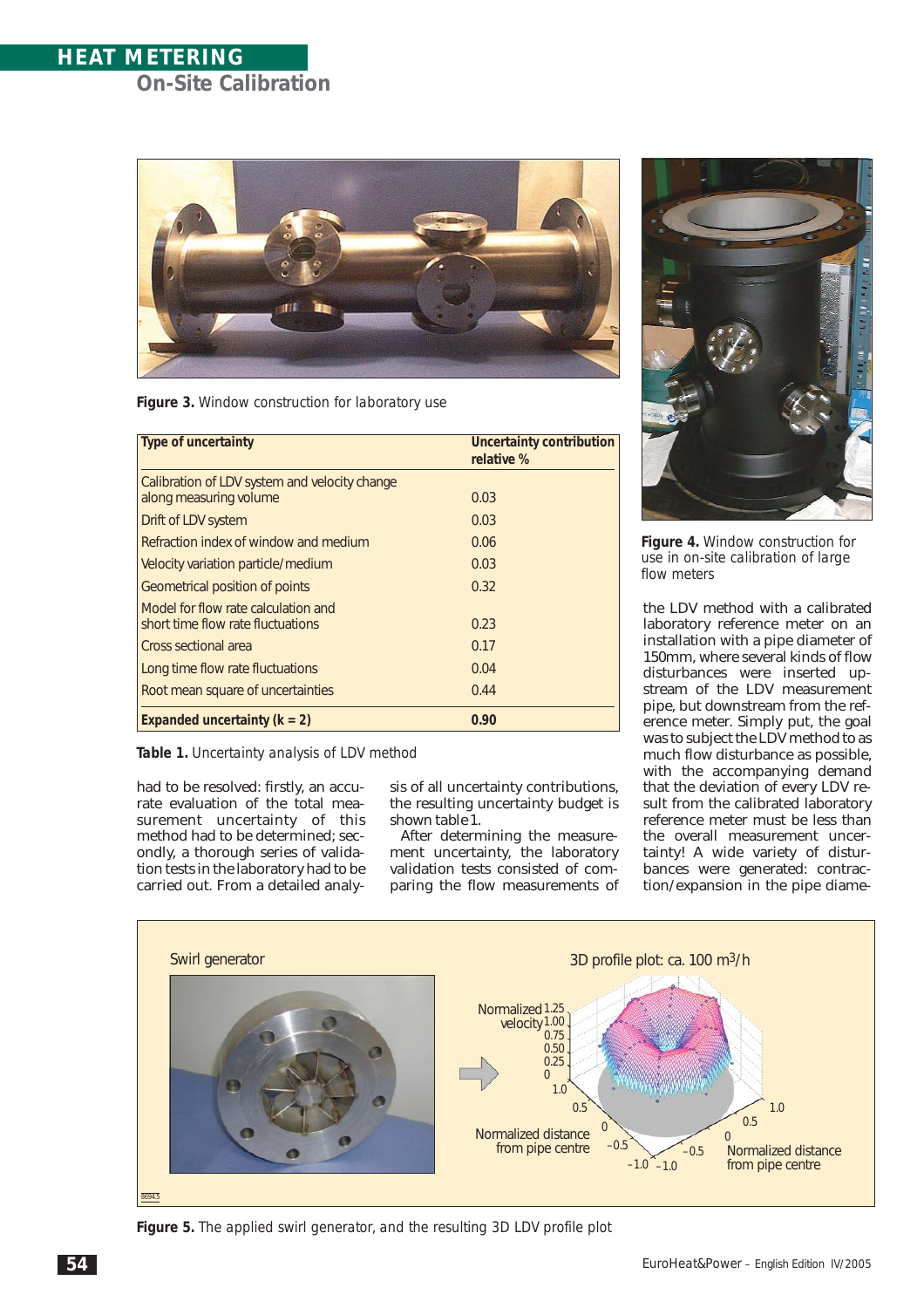## **HEAT METERING On-Site Calibration**



*Figure 6. The installation of a 90° double-bend in 2 planes, and the resulting 3D LDV profile plot.*

ter, forced variation (20 %) of the flow rate during measurement, generation of swirl (up to 35 to 40 %) from a swirl generator, 90° doublebends in one plane, 90° doublebends in two planes, as well as simulation of half-open valves. In all cases, the deviation of the LDV measurement method from the reference flow meter was less than the overall uncertainty. In *figure 5* and *6* are shown the disturbed flow profiles from the swirl generator and the 90° double-bend in two planes respectively.

### On-site calibration in Esbjerg

After completing a long list of validation tests and preparing a comprehensive uncertainty budget, the Danish Technological Institute was granted accreditation in 2004 for

on-site calibration of flow meters of dimension 100 to 500 mm and flow rates of  $0.25 \text{ m}^3/\text{h}$  up to  $6000 \text{ m}^3/\text{h}$  $(0.01 \text{ m/s}$  to  $6 \text{ m/s})$ , with an expanded measurement uncertainty of 0.90 %. In 2005 this accreditation has been expanded to pipe dimensions of 100 to 1000 mm and flow rates of  $0.25 \text{ m}^3/\text{h}$  up to  $17000 \text{ m}^3/\text{h}$ .

Upon gaining accreditation, two on-site calibrations were performed. The first was performed on a 500 mm flow meter at the Danish refuse incineration plant L90, located in Esbjerg. A diagram and photo of the installation is given in *figure 7*.

The calibration was performed at a flow rate of 1284 m<sup>3</sup>/h, giving a deviation of the customer's flow meter from the LDV reference of  $(-0.55 \pm$ 1.64)%. The larger uncertainty is due to the limitation of only being

able to measure over 2 diameters instead of the normally prescribed 4 diameters.

The second calibration was performed on a 1000 mm flow meter at Esbjergværket, a CHP (Combined Heat and Power) plant, also located in Esbjerg. A diagram and photo of the installation is given in *figure 8*.

The calibration results are listed in *table 2*, together with a 3D profile for 1600 m3/h (*figure 9*).

These results have been gladly accepted by the respective district heating plants, but much more: they were each performed in the period of 2 to 3 days, and – apart from installing the LDV measurement pipe beforehand – requiring neither dismantling of equipment nor disruption of plant operation. All that was required was a reasonably steady flow and access to the cus-



*Figure 7a. Installation diagram of the on-site calibration of a 500 mm flow meter Figure 7b. Photo of the installation*